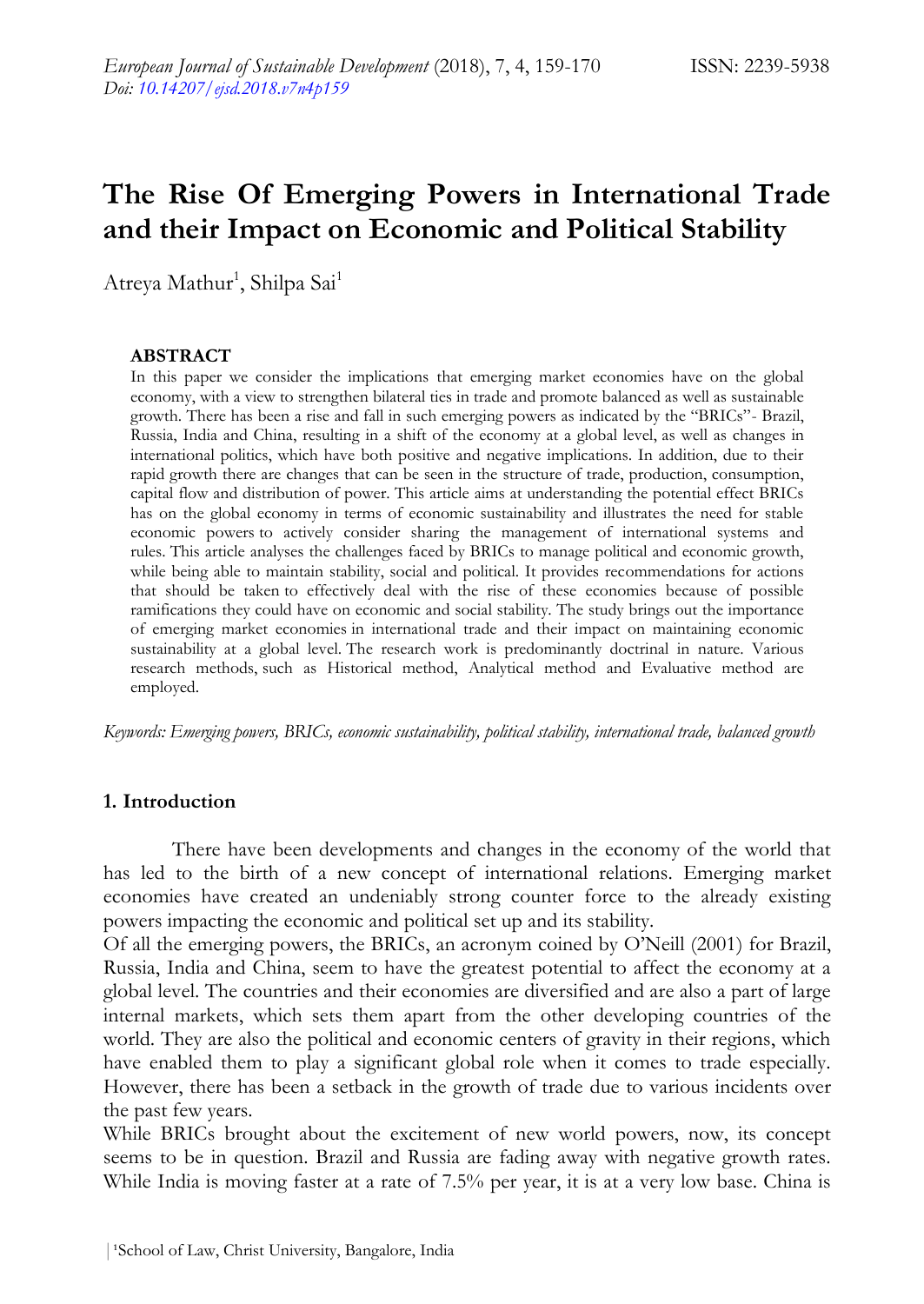the only power, which is moving forward as predicted with a GDP per capita which is four times that of India's.

## **1.1 The Slowdown of Global Trade**

With the collapse of the Soviet Union in the 1990's allowing countries like East Germany, Czech Republic and Poland to catch up and rejoin the global economy it slowed down the growth of global trade.

Another factor was when China joined the World Trade Organization in 2001. But their contributions have stabilized after 15 years.The crisis also leads to a slowdown in the global trade and growth. Many companies became more cautious in the market. Consumers were less likely to spend due to the recession. Part of that is also because they'd grown older and they had to rebuild their retirement savings which was a setback.<sup>1</sup>

## **1.2 The Positive effects of International Trade on Emerging Countries**

International trade is believed to aggravate inequalities between Western countries and emerging countries. Some would even say that the world economy is dominated by transnational corporations; the only aim of which is to maximise profits without any regard for the development needs of local populations. It is possible that this may be true; however international trade does have more positive effects in emerging countries.

First of all, international trade can help reduce poverty. The best example could of course be that of China. The country experienced a phenomenal growth in GDP due to increasing international trade relations from the year 2000-2012 from a rate at 8.7% to a rate of  $19.3\%$ 

International trade creates great opportunities for emerging companies to enter into markets around the world. Growing countries can also develop businesses and become part of international production networks and supply chains which would lead to the expansion of the businesses.

It has also become more cost effective for emerging countries to enter into the global market due to advancement in telecommunications and the internet which facilitate transfer of service jobs to less developed countries.

International trade could also lead to greater access to capital flows. One of the countries that benefits the most from this is Indonesia, with a net foreign direct and portfolio investment total of US\$23.2 billion in 2013, according to official balance of payments (BOP) data.<sup>2</sup>

It cannot be denied that the emerging countries which are engaged in international trade networks can be seen to have a larger growth rate than others not taking part. Measures have to be taken so as to ensure that the benefits of international trade which is just and fair is distributed and shared more equally.

# **2. The BRICs**

 $\ddot{\phantom{a}}$ 

<sup>1</sup>Kimberley, A. (2017, October 6).International Trade: Pros, Cons, Effect on Economy. Retrieved from https://www.thebalance.com/international-trade-pros-cons-effect-on-economy-3305579

<sup>&</sup>lt;sup>2</sup> The Positive Effects of International Trade on Emerging Countries, European Movement International. (2015, June 4) Retrieved from http://europeanmovement.eu/news/the-positive-effects-of-international-trade-on-emerging-countries/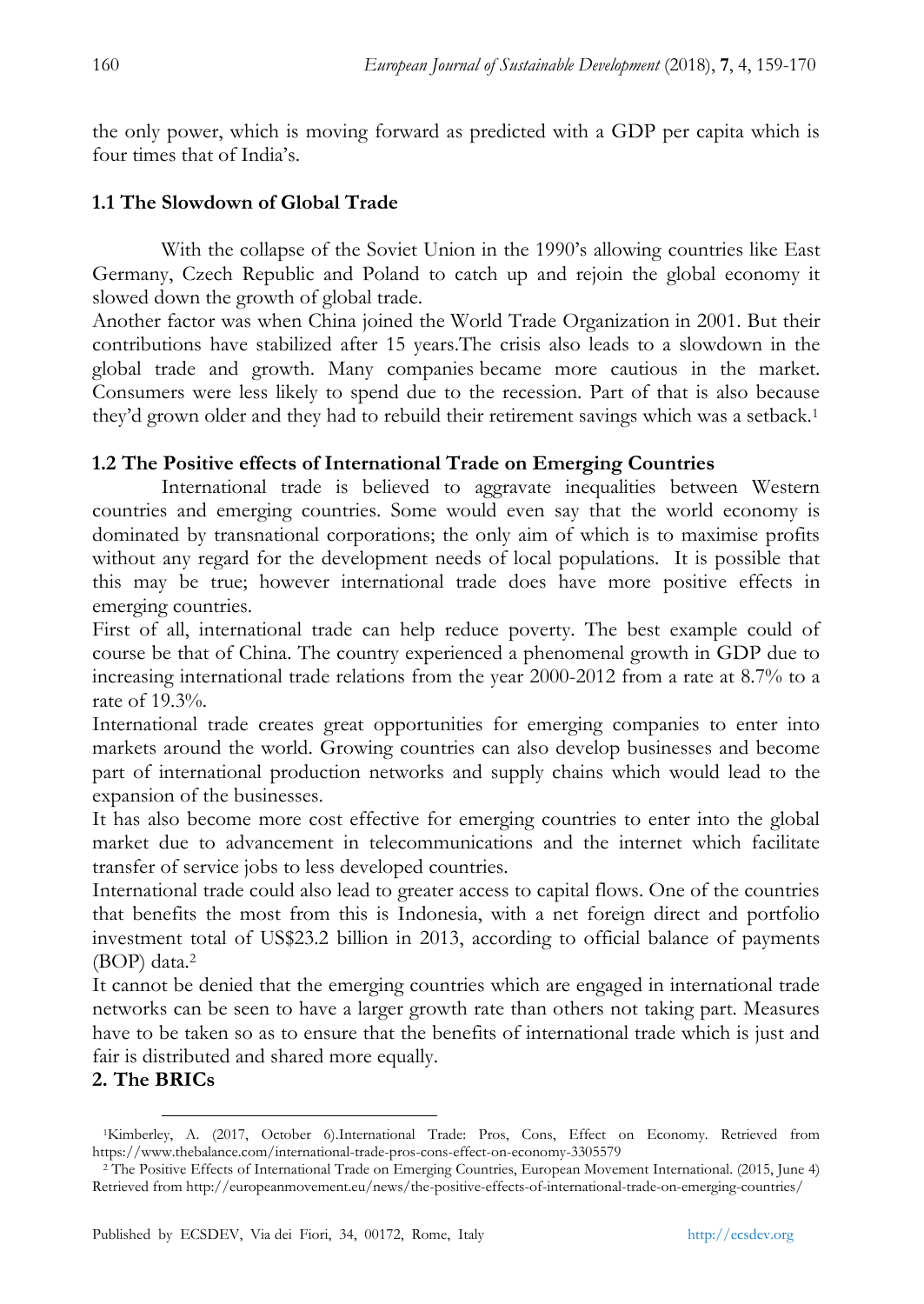Majority of the BRICs have a long way to go before becoming major powers of the world. While the United States has \$57,000 GDP per capita, the BRICs' GDP per capita ranges from low levels of \$1,500 (India) and \$6,800 (China) to modest levels of \$11,200 (Brazil) and Russia (\$14,600).

There is also corruption at a large scale which plays a major role in stunting economic growth. Corruption drains away needed money for development and investment while harming the ability of businessmen to attract market share from corrupt enterprises.Earlier it was assumed that these countries would peacefully ascent into world powers but this has not come into play. The leading economic powers have been more or less modern, democratic states that were governed under the rule of law while the BRICs were often under colonial rules.

While Brazil and Russia seem to be fading, and India growing at an extremely slow pace, there really doesn't seem to be the concept of a "BRICs" empire any more. Rather a single country; China that could become a superpower by 2040. China has become the number one market for automobiles and has over \$3.5 trillion in government reserves along with an incredible work ethic and significant investment in infrastructure. With the help from Overseas it gives the emerging power a strong chance to become a superpower.



# **2.1 The Brazilian Job**

*Figure 1: Imported value-added content in manufacturing exports. Source: World Input-Output Database.*

Brazilian foreign trade has decreased since 2013, both in nominal terms and as a percentage of the GDP. The country's foreign trade volume decreased by 33 % between 2013 and 2016, from US\$481 billion to US\$322 billion. Relative to GDP, foreign trade declined from 19.6% in 2013 to 18.2% (estimate) in 2016. The share of Brazilian exports in global trade decreased from 1.33% in 2013 to 1.21% in 2015. However, the number of exporting firms expanded 18.1% in this period, reaching 22,205 companies in 2016 related to special operations.<sup>3</sup>

The main challenges faced by Brazil are:

-

a. Establishing the True Size of Brazil's Fiscal Problems **-** Brazil's new Finance Minister,

<sup>3</sup>Trade Policy Review by Brazil, World Trade Organization (June 12, 2017).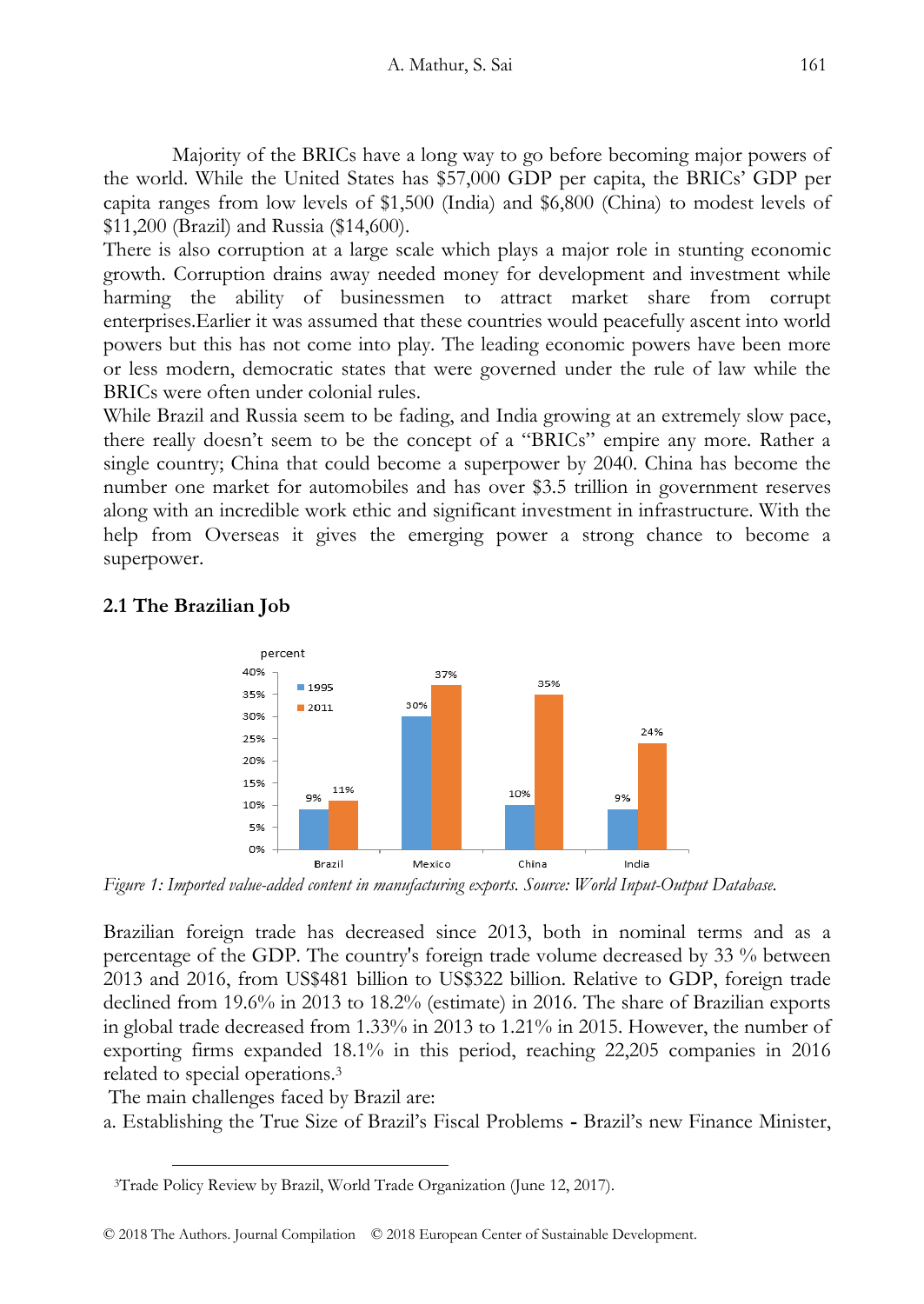Henrique Meirelles, already conceded in a recent interview that this year's primary deficit—revenues minus expenditures, excluding interest payments on the debt—is likely to exceed 2 percent of GDP, the as-yet-unapproved target that Dilma Rousseff was trying to pass through Brazil's Congress.<sup>4</sup>

b. Putting a Break on Expenditure Growth **-** In view of the sizeable deficit, and the constraints to adopting a substantial short-term fiscal adjustment, restraining expenditure growth is of paramount importance.<sup>5</sup>

c. Renegotiating State Debts with the Federal Government **-** As a result of Brazil's deep recession, as well as a substantial weakening of the fiscal responsibility framework at the state level, sub-national finances are in dire straits.<sup>6</sup>

d. Outlining a Trade Agenda and Strategy **-** Over the past two decades, Brazil has been increasingly isolated from the global economy. According to various measures of trade openness, it remains one of the most closed economies in the world. <sup>7</sup>

Even through the harsh economic times, Brazil continues to uphold and reinforce the rules-based Multilateral Trading System and reaffirm the relevance of the WTO as one of the central pillars of the global economic governance.

As seen in figure 2, Brazilian exports have remained mostly "made in Brazil," while the emerging economies today boast an export base that is largely "made in the world."<sup>8</sup> Brazil's foremost concern should be to eliminate the factors that keep away foreign investments. The "made in Brazil" concept is good to promote indigenous growth of industries, but in order to develop one's economy, foreign investment is equally important to keep the international trade relations alive.

Brazil presupposes that the notion of competitiveness must be considered at a global level. The Brazilian Government is executing an important scheme to promote productivity and competitiveness in addition to the economic modification that is currently in progress. The Brazilian government's vigor and devotion to achieve openness in international trade, reduction of bureaucracy, magnetizing investment and augmentation of innovation and productivity is reflected by this plan.

The new Brazilian government has put trade at the top of its agenda by placing Brazil's export promotion agencies directly under the presidency and the Ministry for Foreign Affairs.9In addition to outlining a new policy for Brazil's relations with the dysfunctional Mercosur, the Pacific Alliance, the United States, and the European Union, it should also lay down the foundation for trade facilitation agreements that could help alleviate some of the country's economic discord, even if it is no panacea for reinstating sustainable medium-term growth.

1

<sup>4</sup>Bolle M. D., Five Challenges Facing Brazil's new Government, Peterson Institute for International Economics, Retrieved from https://piie.com/blogs/realtime-economic-issues-watch/five-challenges-facing-brazils-new-government.

<sup>5</sup>Bolle M. D., Five Challenges Facing Brazil's new Government, Peterson Institute for International Economics, Retrieved from https://piie.com/blogs/realtime-economic-issues-watch/five-challenges-facing-brazils-new-government.

<sup>6</sup>Bolle M. D., Five Challenges Facing Brazil's new Government, Peterson Institute for International Economics, Retrieved from https://piie.com/blogs/realtime-economic-issues-watch/five-challenges-facing-brazils-new-government. <sup>7</sup>Bolle M. D., Five Challenges Facing Brazil's new Government, Peterson Institute for International Economics,

Retrieved from https://piie.com/blogs/realtime-economic-issues-watch/five-challenges-facing-brazils-new-government. <sup>8</sup>Bolle M. D., Five Challenges Facing Brazil's new Government, Peterson Institute for International Economics,

Retrieved from https://piie.com/blogs/realtime-economic-issues-watch/five-challenges-facing-brazils-new-government.

<sup>9</sup>Bolle M. D., Five Challenges Facing Brazil's new Government, Peterson Institute for International Economics, Retrieved from https://piie.com/blogs/realtime-economic-issues-watch/five-challenges-facing-brazils-new-government.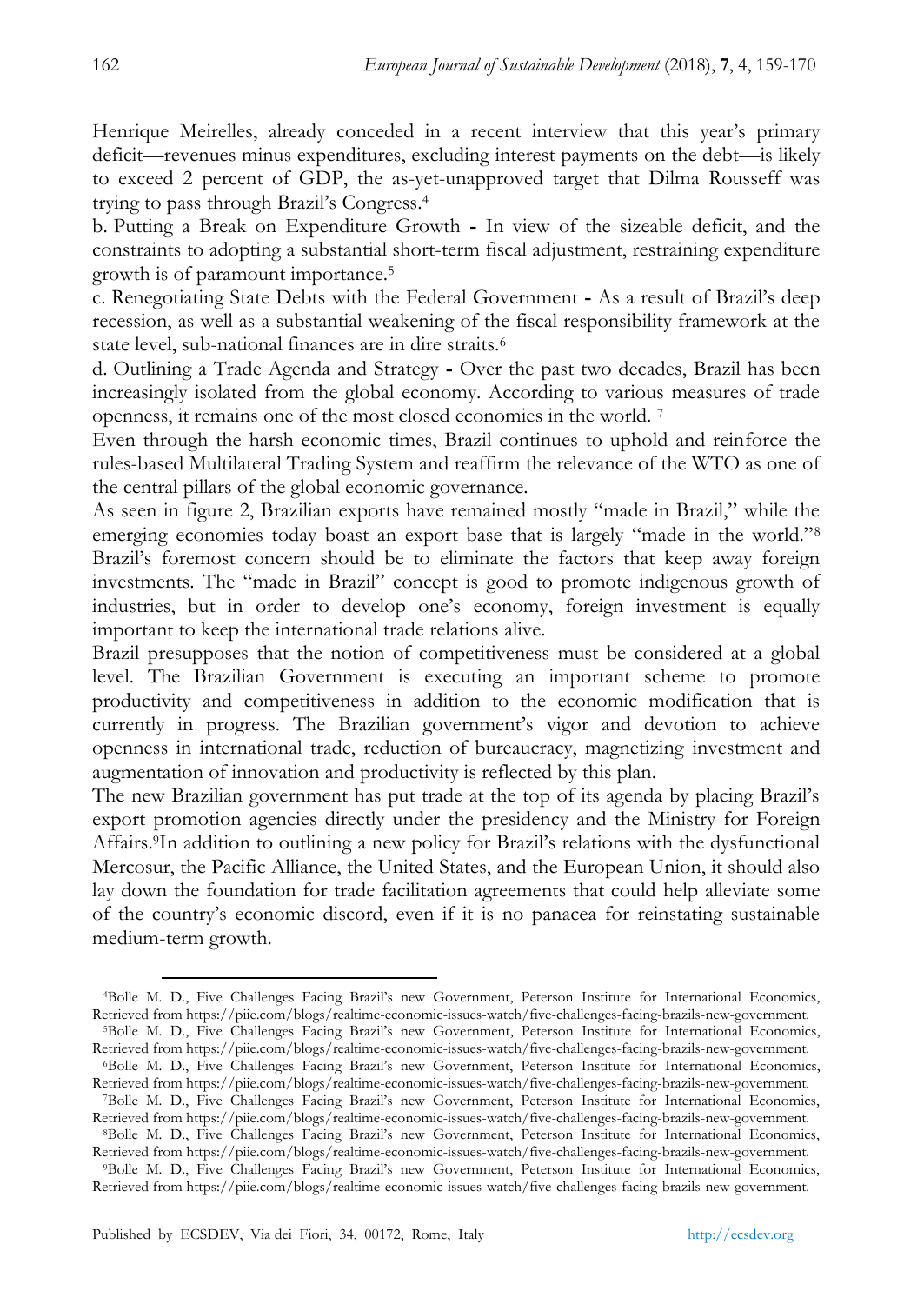#### **2.2 The Russian Avant-Garde**



*Figure 2: Growth of Russia's GDP in relation to the drop in Oil Prices*

There is no aspect of contemporary Russia that has changed more rapidly and unexpectedly than its political and economic situation.

When Vladimir Putin became President, Russia was effectively bankrupt as it owed more money to the International Monetary Fund (IMF) than it had in foreign currency reserves. Since then, Russia has achieved a virtual macroeconomic revolution to the point where it is one of the largest creditors of U.S. debt in the world. Its nominal dollar GDP has increased by more than a factor of six, and has the potential to reach more than \$2 trillion by 2010. Growth of this magnitude would equate to nearly a ten-fold increase in GDP over the course of a decade.<sup>10</sup>

Regarding its trade pattern, the main challenges include:

a. Narrowing the productivity gap between Russian and Western firms and industries; to attract more domestic and foreign investment; and, underlying these goals, to implement the judicial, administrative, social, and banking reforms necessary to future growth.<sup>11</sup>

b. An extremely large share of mineral resources in trade in goods, high level of dependency on oil and gas prices;

c. A very modest portion of machinery in exports;

-

d. A weak participation in international industrial value chains;

e. Vulnerability in terms of food security and agricultural production; and

f. A high level of openness combined with a high level of import concentration<sup>12</sup>

Foreign trade is of vital importance to Russia which, by international standards is already quite open. The open trade environment along with the increasingly high levels of export and import concentration have made the country prone to fluctuations abroad and to changes in the competitive environment.

Policy makers should be make and effort towards increasing the geographical and product diversification of exports including through the support of the country's quest

<sup>10</sup> Economic Change in Russia, Center for Strategic and International Studies. Retrieved from https://www.csis.org/programs/russia-and-eurasia-program/russia-and-eurasia-past-projects/economic-change-russia <sup>11</sup>Berglöf Erik, Andrei Kunov, Julia Shvets, KsneiaYuaeva. (2003) The New Political Economy of Russia.

<sup>12</sup> Sergei F. Sutyrin , Alexandra G. Koval and Olga Y. Tromenko. (2016) Russian Foreign Trade as an Issue for National Policy Makers. Retrieved from https://www.wto.org/english/tratop\_e/devel\_e/train\_e/Russia.pdf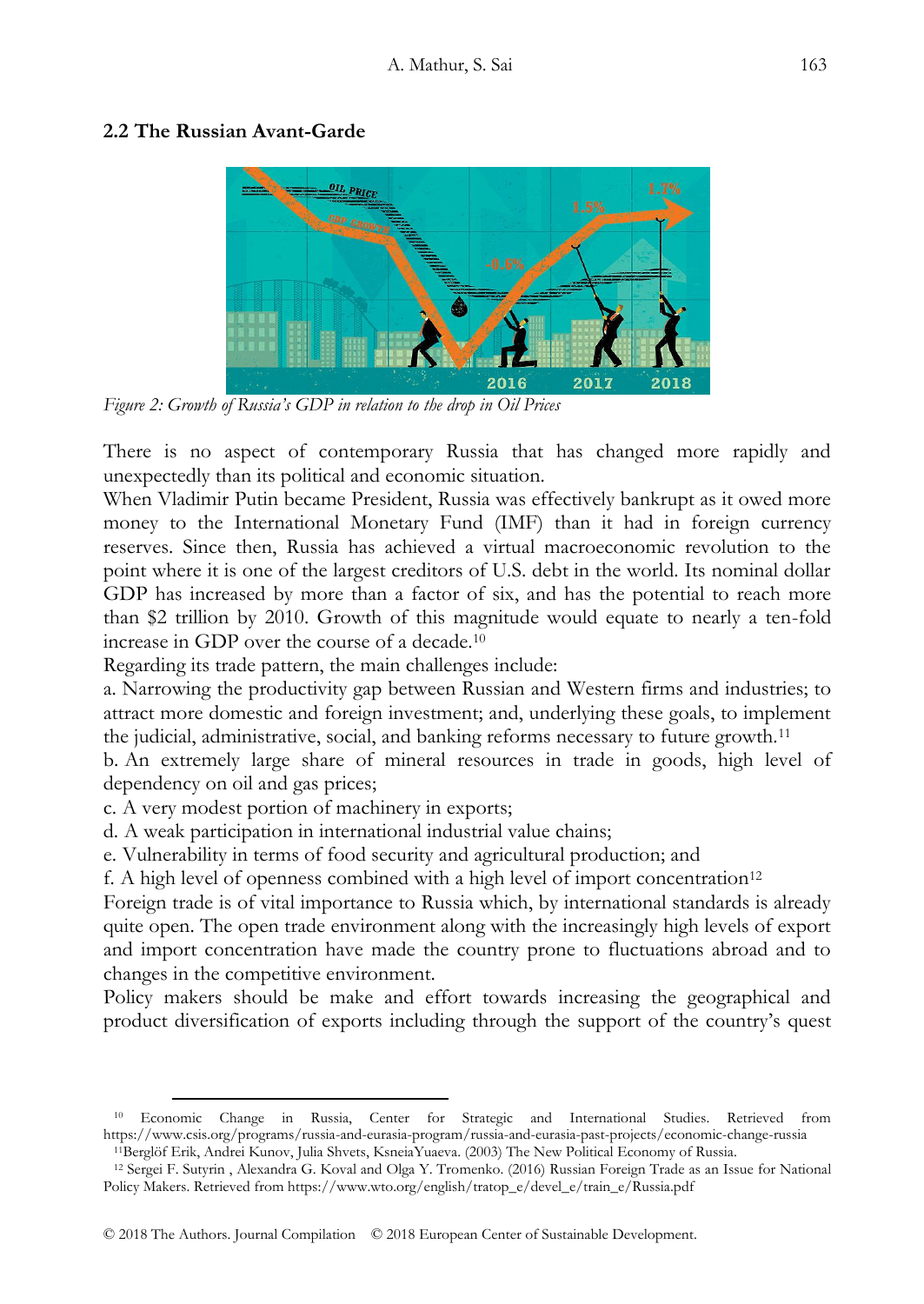for a modernization and "innovation based" model of development.<sup>13</sup>

The prevailing conditions of the economy create opportunities as well as threats for the development of business within the country and specifically for international trade.

There have also been multidirectional effects on international trade after Russia's WTO accession and new membership in customs unions.

As seen in Figure 2, The GDP has increased in 2018 with the drop in the price of oil but in the short run, one cannot expect that trade policy measures undertaken in Russia will have a major positive impact on the country's industrial structure. Fundamental changes are required at a much deeper level along with changes in the institutional framework at a national level with combined effort from domestic companies that should object at increasing competitiveness and large scale modernization.

## **2.3 Namaste, India**



*Figure 3: India's Economic Growth in terms of its Gross Domestic Product Source: LiveMint.com*

Enhanced by the forthcoming Foreign Trade Policy, India's exports are anticipated to reach US\$ 750 billion by 2018-2019 according to Federation of India Export Organisation (FIEO)14. The Indian Government is making significant treaties with the governments of Japan, Australia, and China because of which the external sector's contribution to the economic development of the country and growth in the global markets is increasing. Furthermore, by executing the Foreign Trade Policy 2014-19, by 2020, it is expected that India's stake in world trade is going to double from the present level of three percent.

India's present position in International Trade:

a. Mr Richard Verma, the United States Ambassador to India, has verified that India-US relations across trade, defence and social ties will be among the top priorities of the newly elected US President Mr Donald Trump's administration.<sup>15</sup>

 $\ddot{\phantom{a}}$ <sup>13</sup> Sergei F. Sutyrin , Alexandra G. Koval and Olga Y. Tromenko. (2016) Russian Foreign Trade as an Issue for National Policy Makers. Retrieved from https://www.wto.org/english/tratop\_e/devel\_e/train\_e/Russia.pdf

<sup>14</sup>Sergei F. Sutyrin , Alexandra G. Koval and Olga Y. Tromenko. (2016) Russian Foreign Trade as an Issue for National Policy Makers. Retrieved from https://www.wto.org/english/tratop\_e/devel\_e/train\_e/Russia.pdf

<sup>15</sup>Foreign Trade Policy of India, India Brand Equity Foundation.(2018) Retrieved from https://www.ibef.org/economy/trade-and-external-sector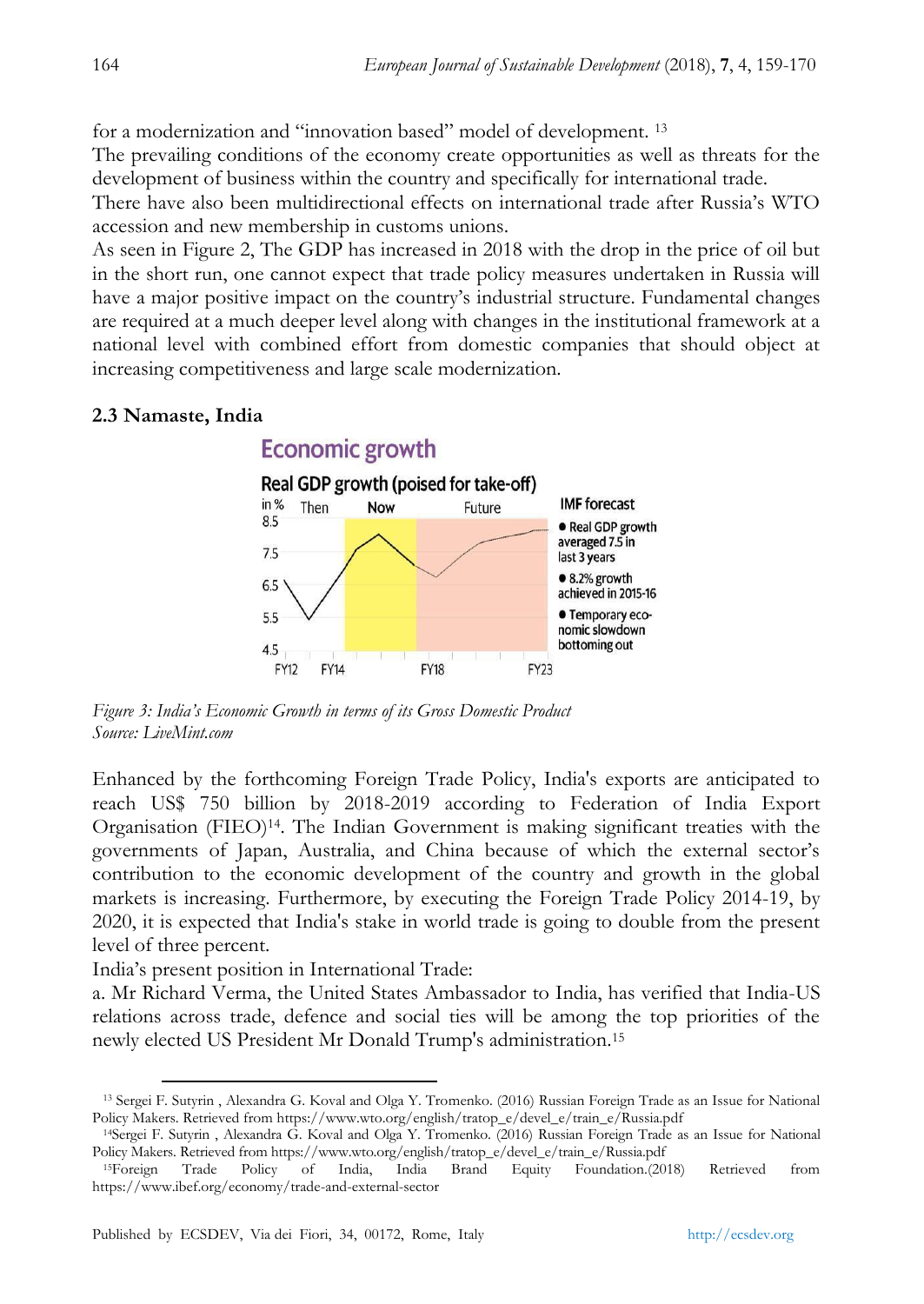b. The Union Cabinet has approved a Memorandum of Understanding (MoU) between India and the Russian Federation, aimed at expanding bilateral trade and economic cooperation between the two countries.<sup>16</sup>

c. The Union Cabinet has approved a MoU between India and Uruguay concerning cooperation and assistance in customs related issues, which is expected to promote trade and facilitate efficient clearance of goods traded between the countries.<sup>17</sup>

d. India and Japan are seeking to put up a network to connect the Pacific and the Indian Ocean, aimed at contributing to Asian stability by utilising India's political network in African and Japanese funds in order to finance and develop a variety of projects across the African continent.<sup>18</sup>

e. India and Kenya have signed seven agreements, such as in the fields of double taxation avoidance and defence cooperation, to strengthen the bilateral relations, which will also be boosted by the Indian government extending the concession line of credit of US\$ 44.95 million to Small and Medium Enterprises (SMEs) and textile industry of Kenya.<sup>19</sup>

f. The Government of India has successfully completed the double taxation avoidance agreement (DTAA) negotiations with the Government of Cyprus, which is expected to further develop the trade and economic links between the two countries.<sup>20</sup>

India is currently acknowledged as one of the most significant competitors in the international economic backdrop. The government policies, strategies for international trade, and the inherent economic power that India possesses, have accredited to its position as one of the most sought- after destinations for overseas investments in the world.

Even though the Government is entering into treaties with the governments of other countries, the major challenge that India faces is that of lack of adequate labour force to bring into effect the said treaties into practice. Until and unless the bilateral or multilateral ties between the countries are implemented, there is no actual progress taking place, and in order for that to happen, a strong labour force is required.

This has a negative impact on the global trade as, treaties come with certain expectations from the contracting State, which are not met because the requisite results are not achieved out of the formation of treaty which lowers the image of India in the International scenario.

At present the Indian labour force consists mostly of skilled and unskilled male-labourers only. The women of India, due to cultural differences (though most of them are breaking that taboo and are exploring the world outside of their homes) are often discouraged from working outside their homes and are restricted to household work. These restrictions and taboos surrounding the women are placing the country's development at a disadvantage, because it is literally halving the possible labour force that it could ideally

<sup>-</sup><sup>16</sup>Foreign Trade Policy of India, India Brand Equity Foundation. (2018) Retrieved from https://www.ibef.org/economy/trade-and-external-sector

<sup>17</sup>Foreign Trade Policy of India, India Brand Equity Foundation. (2018) Retrieved from https://www.ibef.org/economy/trade-and-external-sector

<sup>18</sup>Foreign Trade Policy of India, India Brand Equity Foundation. (2018) Retrieved from https://www.ibef.org/economy/trade-and-external-sector

<sup>19</sup>Foreign Trade Policy of India, India Brand Equity Foundation. (2018) Retrieved from https://www.ibef.org/economy/trade-and-external-sector

<sup>20</sup>Foreign Trade Policy of India, India Brand Equity Foundation.(2018) Retrieved from https://www.ibef.org/economy/trade-and-external-sector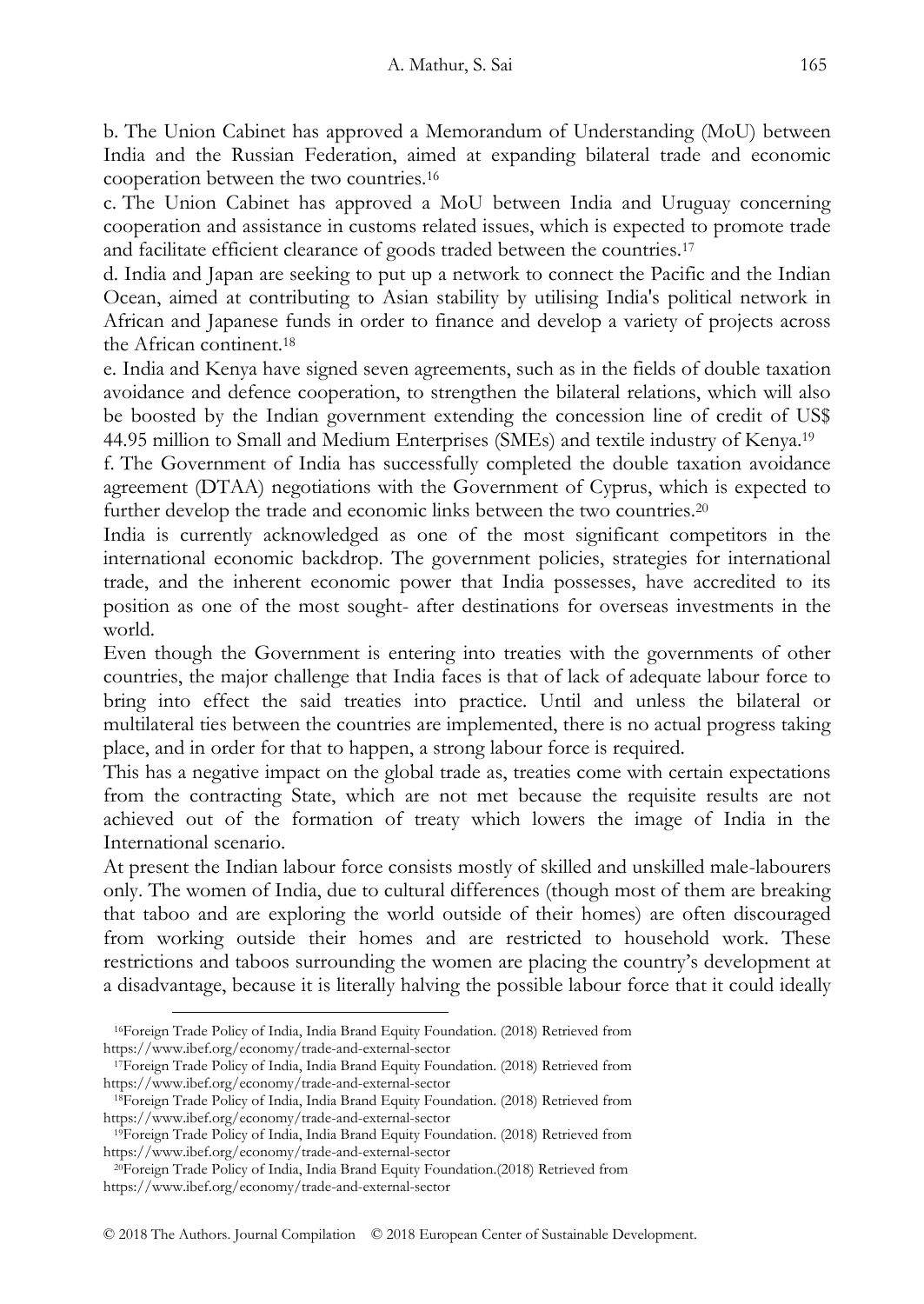possess. According to reports, if women'sinvolvement were to increase, it could boost India's economy to a double digit growth.

India is doing great at the International level, but what is actually hindering its development or rather, impeding its faster growth, is an issue back at home. As discussed, the insufficiency of labour force is the reason why. The government of India should develop or formulate programs that would encourage women to take up jobs and become active participants of the labour force which would improve the overall growth of the economy which would in turn help India reach the "developed country" status.

As seen in Figure 3, the GDP was the highest during 2014-2018 and took a hit in 2018. The analysts say that the economic policy changes that were introduced by the ruling party government in the financial year 2017-2018 had disturbed the economy momentarily as those changed were not anticipated. Nevertheless, this is a temporary economic slowdown and it has been predicted that by financial year 2023, the economic growth will catch up its pace and start to rise again, simply by going by the statistics of the previous policy changes that, it takes time for an economic policy to show its effect.

## **2.4 The Chinese Boom**



*Figure 4: China's Export Statisticsof 2017; Source: Tradingeconomics.com*

In 2014, China became the biggest trading power as well as the biggest inward Foreign Direct Investment recipient country in the world. In the last thirty-five years, and through unassailable expansion plan and on-going institutional restructuring, China has made a remarkable economic and trade performance.

In specific, China's joining the WTO in 2001 and fully engaging in regional and bilateral trade agreements in recent years provided a striking momentum for its rule-based, market-oriented trade and investment liberalization. In November 2013, the new Chinese leadership's focus on deepening economic reform in China led to a milestone Decision reached at the Third Plenum of the 18th Central Committee of the Chinese Communist Party (CCP), which depicted the vision of comprehensive and far-reaching economic reform in the near future.

The expected reforms are also considered as strategic response to address the emerging trading rules and disciplines, focusing on regulatory coherence, which are intensively negotiated in some mega-regional trade pacts,such as the Trans Pacific Partnership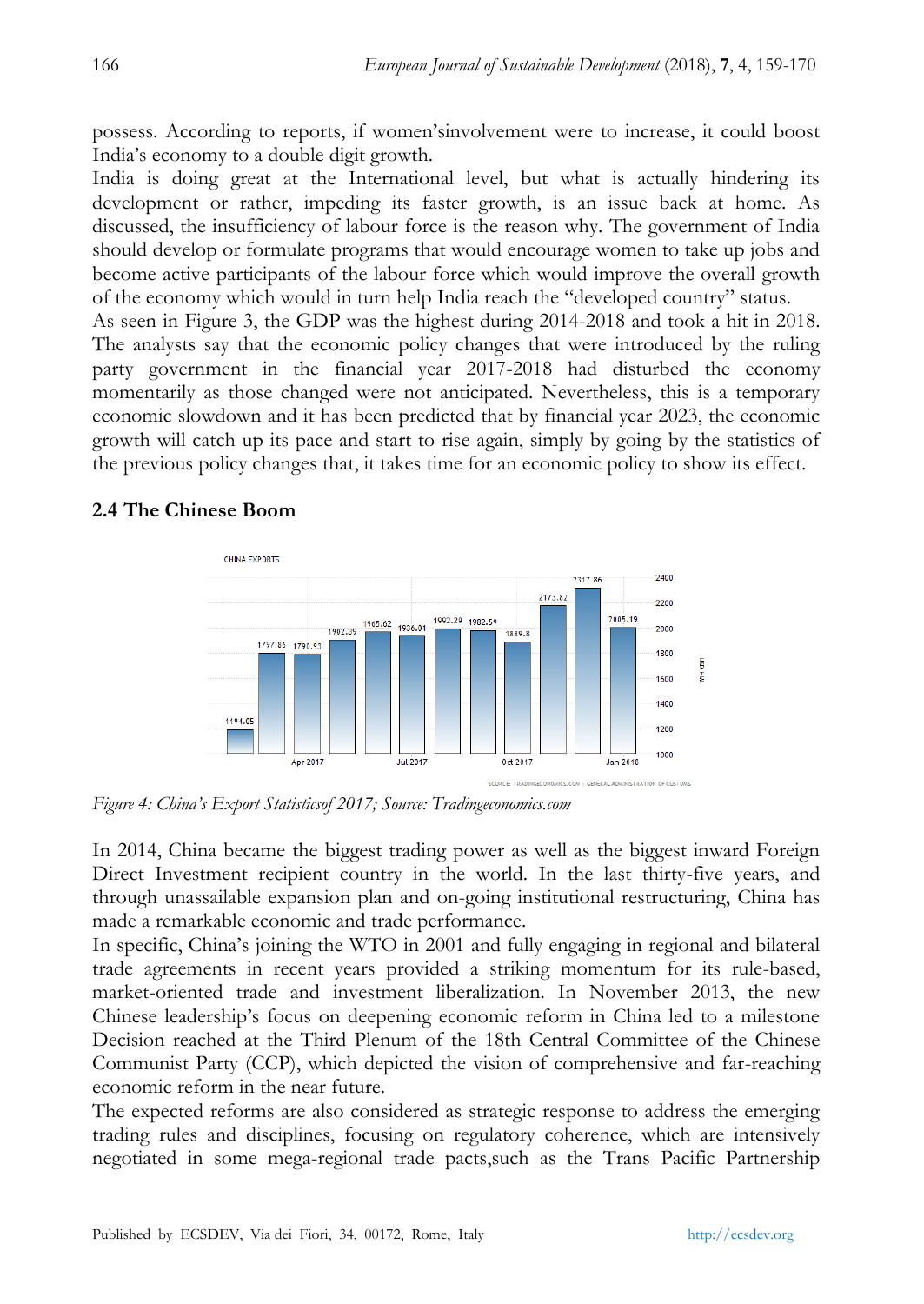(TPP) and Transatlantic Trade and Investment Partnership (TTIP).<sup>21</sup>

The main challenges that are faced by China are:

a. Falling Growth Rate**:** Chinese economic growth rate has been unprecedented. The economy has been growing over 10% per annum for a couple of decades now. However, since the Chinese economy is centrally planned, the government is responsible for planning the growth rate as well. Hence, this growth rate was largely fuelled by the very ambitious infrastructure projects that were undertaken by the government of China. However, these infrastructure projects also caused a lot of debt. Over the years, the economy became overburdened with this debt. Now since the market sentiment is negative and more debt cannot be added, the growth rate has started crumbling. The most recent statistic has shown growth rate to be close to 6.5% and this has already started causing investor panic based on fears that this number could dip even further if the Chinese are not able to find another cheaper source of funds to fuel their growth ambitions.<sup>22</sup>

b. Heavy dependence on investment to fuel growth: Investment accounts for around 47% of GDP, an astoundingly high figure. But the large amount of excess capacity and declining profitability are dampening spirits. Were it not for government-driven infrastructure spending, state enterprise-led expansion of favoured industries, euphoric levels of investment in exciting technologies and the revival in real estate investment, a fall in investment could have tipped the Chinese economy into recession. But, as the real estate sector heats up and inflation rises, policymakers have to cut back on stimulus.<sup>23</sup>

c. The long-term policy: Some fear that the shift to an industrial policy favouring local champions could compromise the flow of foreign technology and capital that has been crucial to China's development – or it could provoke retaliation from trading partners.<sup>24</sup>

China's outstanding performance in economic growth can be traced back to its increasing involvement in global trade and dynamic trade policy. China's rapid economic growth has made the country target the world as its market. Theincreasing participation in the global market helps China reap the static and dynamic benefits from trade, facilitating the rapid national economic growth<sup>25</sup>.

China's access to technology-intensive intermediate goods has proved to have significantly enhanced its productivity in the processing sectors. As a result, the development of domestic technological capability has been driven by China's area of expertise in processing industries.Nonetheless, there are still some problems that China is facing, like, low domestic absorptive capability and unbalanced development pattern.The Chinese institutional decision-making process of trade policy, similar to

-

<sup>21</sup> Bin S., China's Trade Development Strategy and Trade Policy Reforms : Overview and Prospect, The Institute of International Economics, Nankai University, Tianjin, China, P.R.

<sup>22</sup> Top Five Challenges Facing the Chinese Economy, Management Study Guide, retrieved from https://www.managementstudyguide.com/top-five-challenges-facing-the-chinese-economy.htm.

<sup>23</sup>Bhaskaran M., The Challenges Facing China's Economy, Accounting Business Magazine, The Association of Certified Chartered Accountants, retrieved from http://www.accaglobal.com/in/en/member/member/accountingbusiness/2017/05/in-focus/china-economy.html.

<sup>24</sup>Bhaskaran M., The Challenges Facing China's Economy, Accounting Business Magazine, The Association of Certified Chartered Accountants, retrieved from http://www.accaglobal.com/in/en/member/member/accountingbusiness/2017/05/in-focus/china-economy.html.

<sup>25</sup>Sun P. and Heshmati A., International Trade and its Effects on Economic Growth in China, Discussion Paper Series, IZA DP No. 5151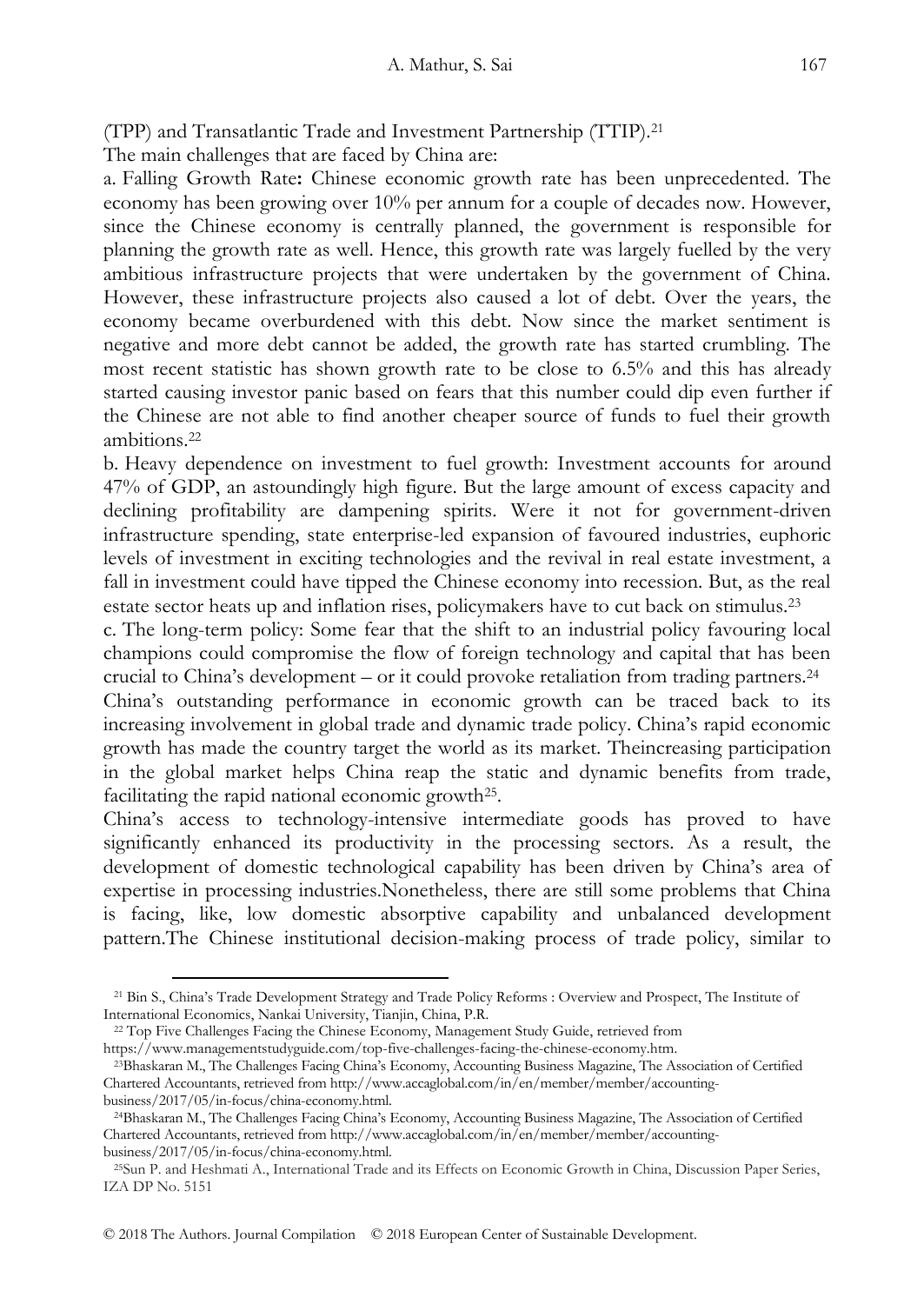other countries, is inexorably prejudiced by an array of interest groups with Chinese characteristics, namely the central government, local governments, state-owned enterprises, business associations and other stakeholders<sup>26</sup>.

Furthermore, with China increasingly integrating into the world economy, it is confronted with demanding challenges growingly, of foreign interests including a rulebased and institutionalized world trading system, international and regional collective actions, and bilateral economic dialogues and trade negotiations<sup>27</sup>.

Hence, China's trading policy has had a profound influence by diplomatic strategies of foreign governments; trade politics of parties, multinational corporations' commercial interest and opinions of public.

What the Chinese government should ideally do now is to change their economic policy in such ways that it paves way for local markets to come up, rather than completely relying on Foreign Direct Investments. India which is a close competitor to China has potential to overtake it in international trade and divert all the investments to it. No country should ever be completely reliant only on Foreign Direct Investment as it is an extremely volatile external factor. It has been proving to be good for it, so far, but it is highly unpredictable about what could happen next and thus China should amend its policies before it faces an economic meltdown.

As seen in Figure 4, the export statistics of China are very promising. China's economy is currently thriving due to its manufacturing potential. It has been predicted that, soon, the manufacturing sector of China will lose its demand due to alternative upcoming market in the sub-continent – India. China needs an improved scheme of market-oriented restructuring to advance domestic growth and lessen weight on the global economic system.

### **3. The Challenge**

In order to ensure stability and equality in distribution, there are various challenges that have to be faced by the BRICs economies to manage their growth and find their place in the international marketplace.

### **3.1 Stability**

The first and foremost challenge that is faced by the BRICs economies and more over, the policy makers, is that of ensuring that political and economic stability is maintained. There has been rapid growth and development that has lead to ever increasing changes in the economic sector along with the modernisation of the political sphere. Something that all the countries share is the challenge of coping with the ever growing inequalities while ensuring that the employment growth continues at a stable pace.

 $\overline{a}$ <sup>26</sup>Sun P. and Heshmati A., International Trade and its Effects on Economic Growth in China, Discussion Paper Series,IZA DP No. 5151

<sup>27</sup>Sun P. and Heshmati A., International Trade and its Effects on Economic Growth in China, Discussion Paper Series,IZA DP No. 5151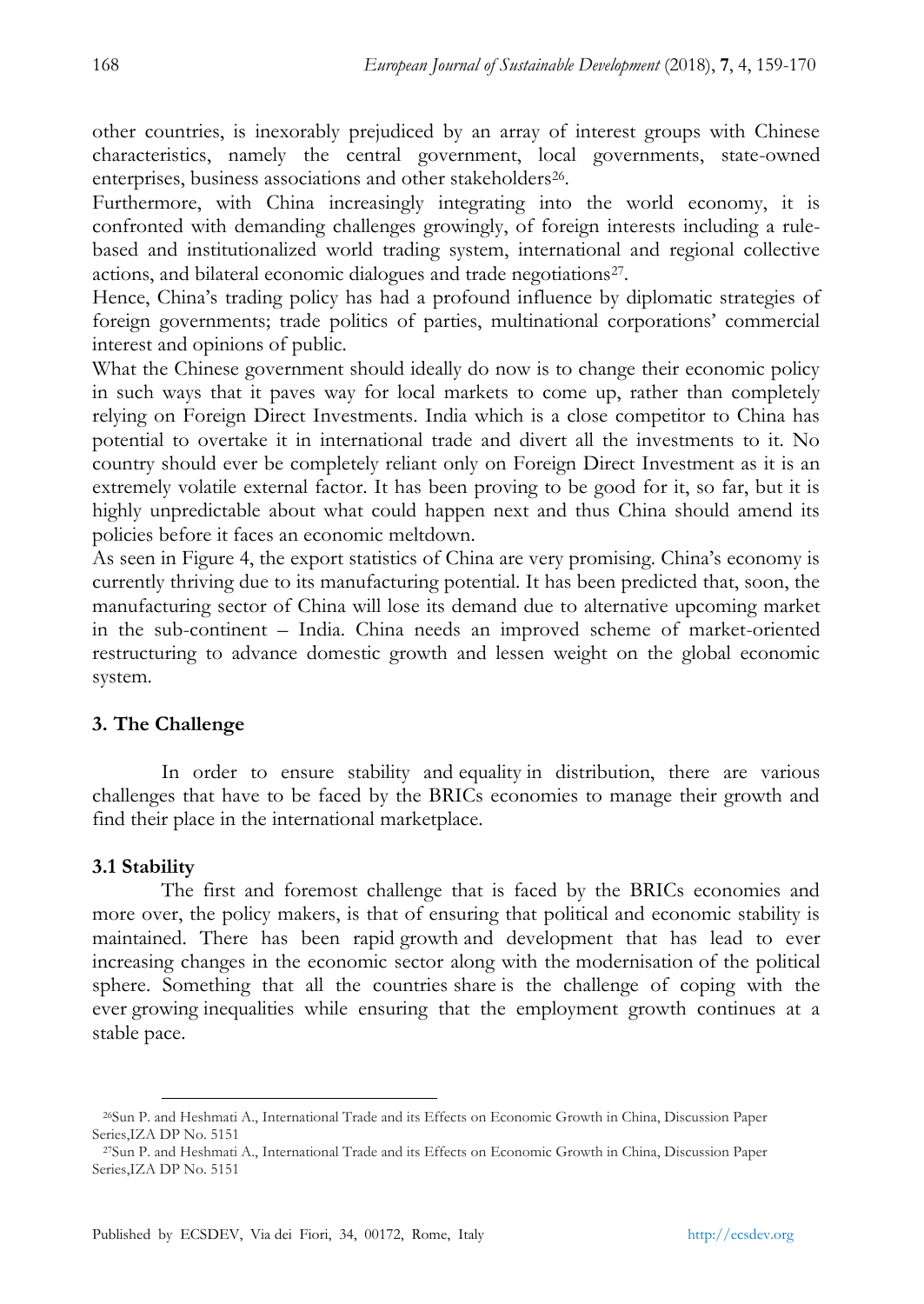#### **3.2 Sustainability**

Another challenge is that of making sure that the growth of the country is consonance with the policy of sustainability. The depletion of natural resources, the pollution and climate change have to be taken into consideration where eco-friendly solutions should be included in the policies of trade.

### **3.3 Institutional Mechanisms**

In order to take on the economic, political and environmental challenges, there is also the challenge of establishing institutional mechanisms which are strong and sustainable to provide for effective crisis control and regulation, supervision systems and safety nets to deal with the shocks that could be of a large proportion taking into account the size of the countries.

### **4. Recommendations for Action**

To effectively deal with the challenges so put forth to the BRICs, it is imperative the countries respond to ensure stability and sustainability.

## **4.1 The Bigger Picture of the BRICs Empire**

There should firstly be awareness and knowledge created of the political and economic trends with respect to the BRICs. The G7 should take measures to evolve relations and understand the countries independently. Bilateral ties can be built while democratic as well as international voices strengthened by the creation of business and societal links along side with the government.

### **4.2 Increase the role and stakes of BRICs in Institutions**

BRICs countries need to be included in international organisations and should be given a greater stake in such institutions where they can be given a voice and power for making important decisions. There should be promotion of sharing the overall cost of global governance institutions.

### **4.3 Balanced and Sustainable Growth**

The G7 should encourage the adoption of growth strategies which are ecofriendly and minimize environmental degradation. International human right norms, social responsibility standards and the use of cleaner and efficient technology must be promoted for. The participation of the BRIC's must be aggressively pursued to adopt such strategies.

# **4.4 Competitive Policies**

The policy makers must adopt and develop policies which facilitate the mobility into different growth sectors in this era of globalisation and dynamism. It is critical that leaders in the political sphere of higher wage economies take steps proactively so as to develop such policies while ensuring that there is a provision for social insurance to all those who have been disturbed and displaced in this dynamic era of globalisation.